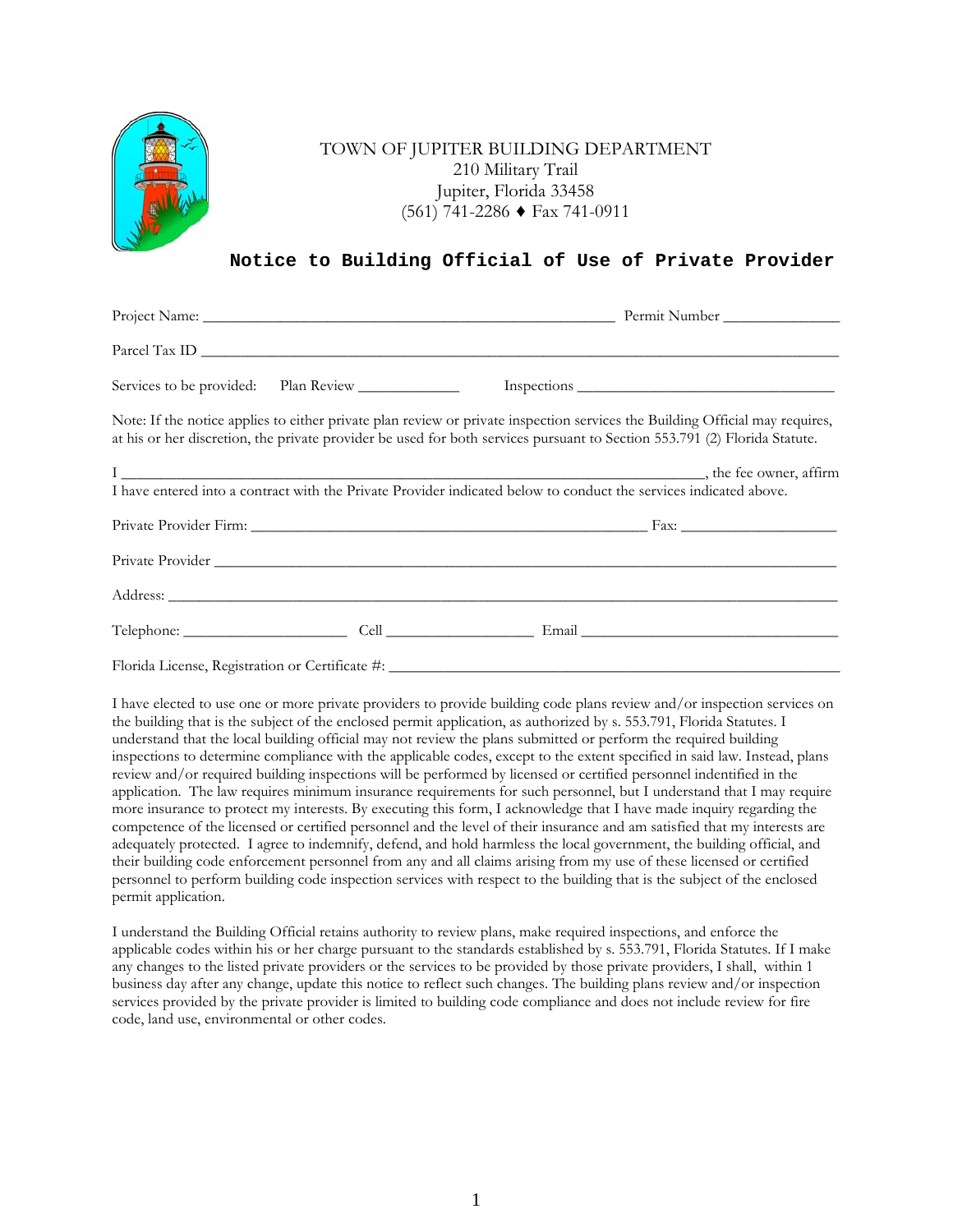The following attachments are provided as required:

- 1. Qualification statements and copy of licenses of the private provider and all duly authorized representatives.
- 2. Proof of insurance for professional and comprehensive liability in the amount of \$1 million per occurrence to all services performed as a private provider, including tail coverage for a minimum of 5 years subsequent to the performance of building code inspection services.

| Print Corporation/Partnership Name |                                                                                                                                                                                                                                      |                                                                                                                |  |
|------------------------------------|--------------------------------------------------------------------------------------------------------------------------------------------------------------------------------------------------------------------------------------|----------------------------------------------------------------------------------------------------------------|--|
| By:                                | <u>and the state of the state of the state of the state of the state of the state of the state of the state of the state of the state of the state of the state of the state of the state of the state of the state of the state</u> |                                                                                                                |  |
| Print<br>Name:                     |                                                                                                                                                                                                                                      |                                                                                                                |  |
| Its:                               |                                                                                                                                                                                                                                      |                                                                                                                |  |
| Address:                           |                                                                                                                                                                                                                                      |                                                                                                                |  |
| Telephone<br>$No.$ :               |                                                                                                                                                                                                                                      |                                                                                                                |  |
| <b>STATE OF</b>                    |                                                                                                                                                                                                                                      |                                                                                                                |  |
| <b>COUNTY</b><br>OF                |                                                                                                                                                                                                                                      |                                                                                                                |  |
|                                    | Before me, this day of                                                                                                                                                                                                               |                                                                                                                |  |
| personally appeared                | $\overline{\phantom{a}}$ , 20                                                                                                                                                                                                        |                                                                                                                |  |
|                                    | $\overline{\text{of}}$                                                                                                                                                                                                               |                                                                                                                |  |
|                                    | and acknowledged before me that same was executed for the purposes therein expressed.                                                                                                                                                | Corporation/Partnership, on behalf of the state corporation/partnership, who executed the foregoing instrument |  |
|                                    |                                                                                                                                                                                                                                      |                                                                                                                |  |
|                                    |                                                                                                                                                                                                                                      |                                                                                                                |  |
| Notary Public: NOTARY STAMP BELOW  |                                                                                                                                                                                                                                      |                                                                                                                |  |

**Corporation/Partnership**

My commission expires:

2/07/18